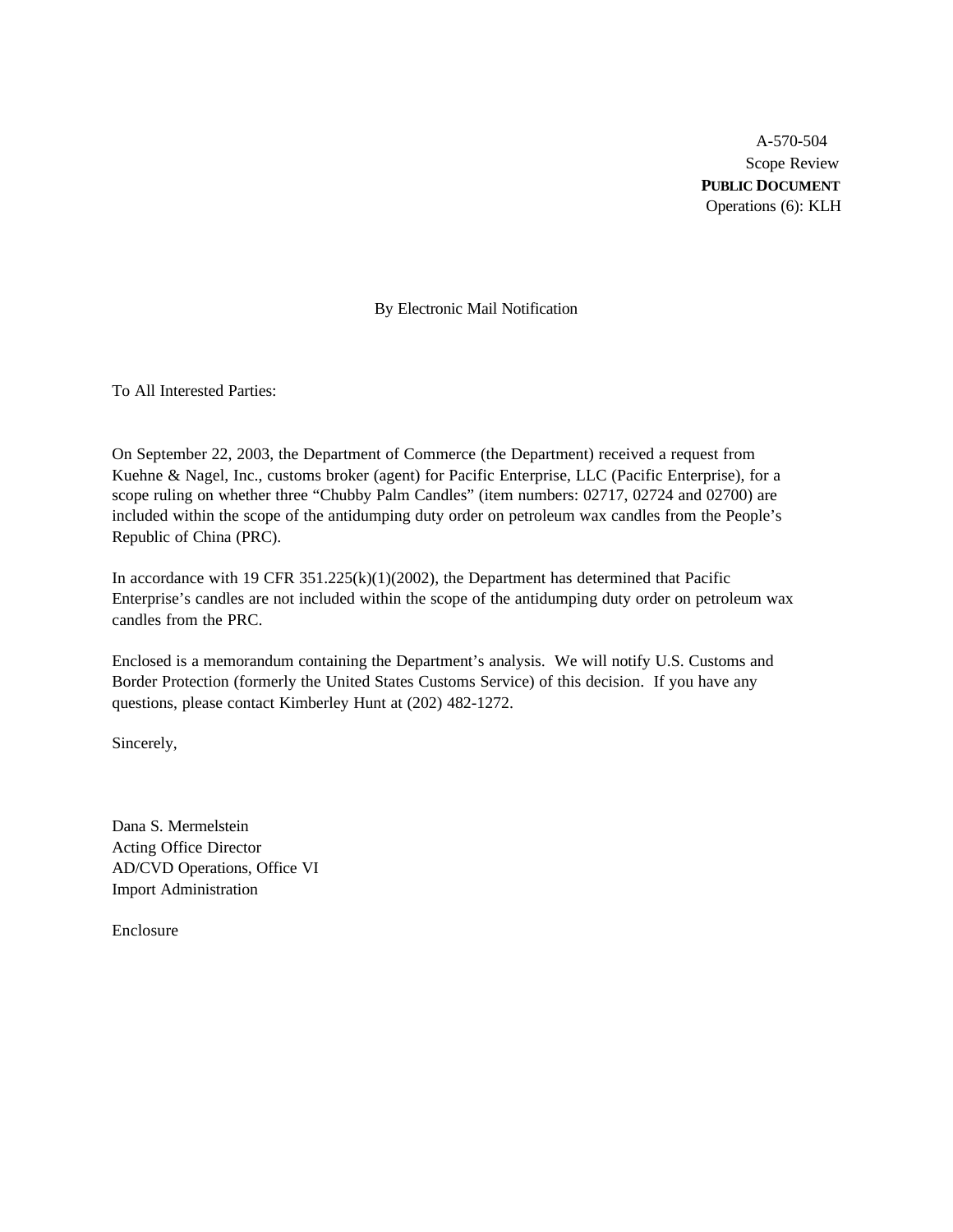A-570-504 Scope Review **PUBLIC DOCUMENT** Operations (6):KLH

| <b>MEMORANDUM FOR:</b> | Barbara E. Tillman<br><b>Acting Deputy Assistant Secretary</b><br>for Import Administration                                                         |
|------------------------|-----------------------------------------------------------------------------------------------------------------------------------------------------|
| FROM:                  | Dana S. Mermelstein<br><b>Acting Office Director</b><br>Office of AD/CVD Operations, Office VI                                                      |
| SUBJECT:               | Final Scope Ruling: Antidumping Duty Order on Petroleum Wax<br>Candles From the People's Republic of China (A-570-504);<br>Pacific Enterprise, LLC. |

#### **Summary**

On September 22, 2003, the Department of Commerce (the Department) received a request from Kuehne & Nagel, Inc., customs broker (agent) for Pacific Enterprise, LLC (Pacific Enterprise), for a scope ruling on a set of three "Chubby Palm Candles" (Item numbers: 02717, 02724 and 02700) to determine whether they are covered by the antidumping duty order on petroleum wax candles from the People's Republic of China (PRC) (Petroleum Wax Candles from the PRC: Final Determination of Sales at Less Than Fair Value, 51 FR 25085 (July 10, 1986) (Final Determination)); Antidumping Duty Order: Petroleum Wax Candles from the People's Republic of China, 51 FR 30686 (August 28, 1986) (Order). In accordance with 19 CFR 351.225(k)(1), the Department finds that Pacific Enterprise's candles are not within the scope of the order on petroleum wax candles from the PRC.<sup>1</sup>

### **Background**

Pacific Enterprise properly filed its request for a scope ruling on September 22, 2003. No response or comments to Pacific Enterprise's request have been filed.

a. Product Descriptions

Pacific Enterprise's request concerns three separate candles, which are described as "Chubby Palm Candles."

<sup>1</sup> The Department has developed an internet website that allows interested parties to access prior scope determinations regarding the order on Petroleum Wax Candles from the People's Republic of China. This website lists all scope determinations from 1991 to the present. It can be accessed at http://ia.ita.doc.gov/download/candles-prc-scope/. The Department will update the website periodically to include newly issued scope rulings.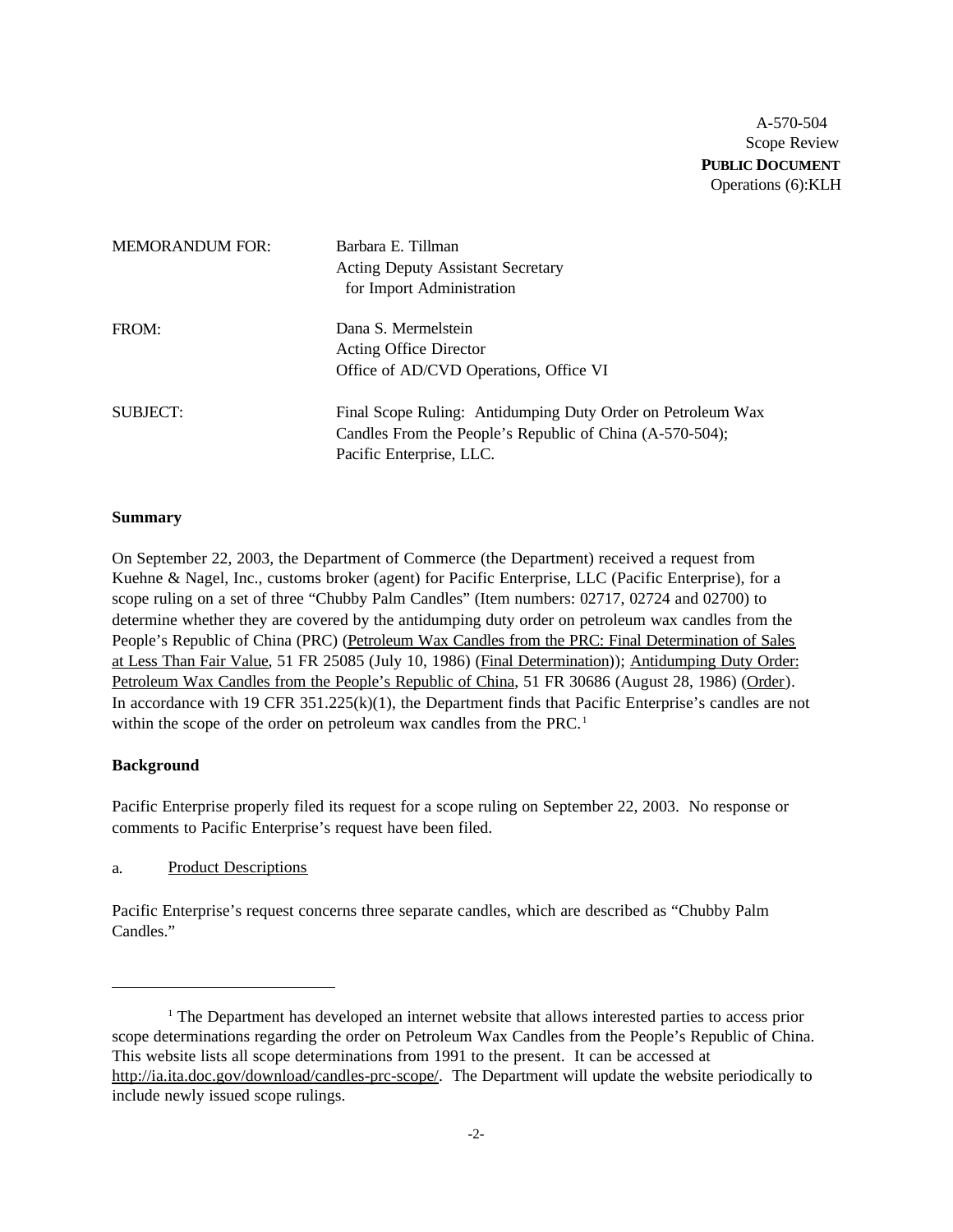All three candles are identical in color and shape, but differ only in height. "Chubby Palm One" (item number 02724) is a 6.5 inch high palm tree candle, "Chubby Palm Two" (item number 02717) is a 7.5 inch palm tree candle and "Chubby Palm Three" (item number 02700) is a 9 inch palm tree candle.

Each candle, in the shape of a palm tree is centered on its own individual base, so that there is only one candle per base. The base consists of two levels, one slightly higher than the other creating the effect of a step. These bases are decorated with tan and brown colors made to look like a braided rope and a wooden-like texture with a marble-like fill which is the color of sand.

The candle itself is four separate shades of brown and yellow on the trunk and consists of a textured cylinder which is fatter at the base and curves inward to a thinner column before fattening up at the top. The top is not as thick as the base, which creates a waist-like curvature up the trunk of the tree. Above this textured brown colored trunk sits green leaf-like branches which form the branches of the top of the palm tree.

The green leaf-like foliage protrudes outward from atop the trunk. They are conjoined in the center but stem out from where they are joined and create individual palm branches. The number of branches varies per candle in that the smallest, 6.5 inch "Chubby Palm One" has 15 branches, the middle sized 7.5 inch palm, "Chubby Palm Two," has 17 branches and the largest 9 inch palm, "Chubby Palm Three," has 18 branches. The width of all of the candles branches, as a unit, is approximately as tall as the base of each of the trees, respectively. Pacific Enterprise provided samples for each of its candles.

#### b. Pacific Enterprise, LLC's Request

Pacific Enterprise claims that its "Chubby Palm Candles" are three-dimensional identifiable objects which are representations of palm trees, regardless of the angle at which they are viewed, and thus fall outside of the scope of the Order under 19 C. F. R. § 351.225(k)(1). Specifically, Pacific Enterprise argues that a Customs Notice issued in 1987 states that the Department has determined that certain novelty candles are not within the scope of the antidumping duty order on petroleum wax candles from the PRC. Such novelty candles not within the scope of the order include candles shaped in the form of identifiable objects.<sup>2</sup> Pacific Enterprise argues that these candles clearly represent an identifiable object, here palm trees, and thus are outside of the scope of the Order.

### **Legal Framework**

<sup>&</sup>lt;sup>2</sup> The Customs Notice was a notice issued by the Department to the U.S. Customs Service (renamed U.S. Customs and Border Protection (CBP)) in connection with a 1987 scope determination concerning an exception to the Order for novelty candles, which states:

The Department of Commerce has determined that certain novelty candles, such as Christmas novelty candles, are not within the scope of the antidumping duty order on petroleum-wax candles from the PRC. Christmas novelty candles are candles specially designed for use only in connection with the Christmas holiday season. This use is clearly indicated by Christmas scenes and symbols depicted in the candle design. Other novelty candles not within the scope of the order include candles having scenes or symbols of other occasions (e.g., religious holidays or special events) depicted in their designs, figurines candles, and candles shaped in the form of identifiable objects (i.e., animals or numerals).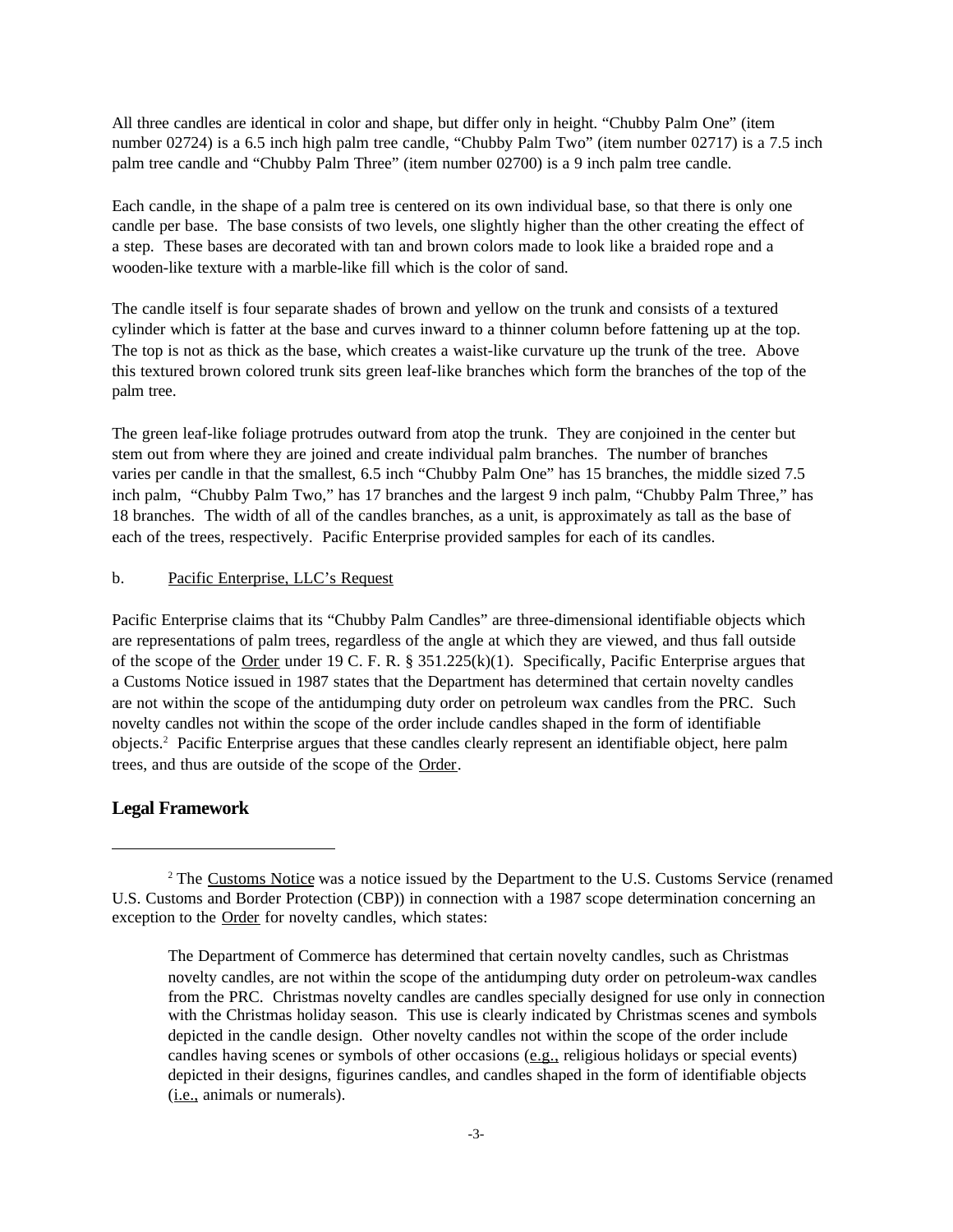The Department examines scope requests in accordance with the Department's scope regulations, which may be found at 19 CFR 351.225 (2002). On matters concerning the scope of an antidumping duty order, the Department first examines the descriptions of the merchandise contained in the petition, the initial investigation, and the determinations of the Secretary (including prior scope determinations) and the International Trade Commission (the Commission). See 19 CFR 351.225(k)(1). If the Department determines that these descriptions are dispositive of the matter, the Department will issue a final scope ruling as to whether or not the product is covered by the order. See 19 CFR 351.225(d).

Conversely, where the descriptions of the merchandise are *not* dispositive, the Department will consider the five additional factors set forth at 19 CFR 351.225(k)(2). These criteria are: i) the physical characteristics of the merchandise; ii) the expectations of the ultimate purchasers; iii) the ultimate use of the product; iv) the channels of trade in which the product is sold; and v) the manner in which the product is advertised and displayed. The determination as to which analytical framework is most appropriate in any given scope inquiry is made on a case-by-case basis, with or without formal inquiry, after consideration of all evidence before the Department.

Pursuant to 19 CFR 351.225(k)(1), the Department will examine the description of the subject merchandise from the petition, the initial investigation, and the Commission's determinations. In its petition of September 4, 1985, the NCA requested that the investigation cover:

{c}andles {which} are made from petroleum wax and contain fiber or paper-cored wicks. They are sold in the following shapes: tapers, spirals, and straight-sided dinner candles; rounds, columns, pillars; votives; and various wax-filled containers. These candles may be scented or unscented and are generally used by retail consumers in the home or yard for decorative or lighting purposes.

See Antidumping Petition (September 4, 1985) at 7.

The Department defined the scope of the investigation in its notice of initiation. This scope language carried forward without change through the preliminary and final determinations of sales at less than fair value and the Order:

{c}ertain scented or unscented petroleum wax candles made from petroleum wax and having fiber or paper-cored wicks. They are sold in the following shapes: tapers, spirals, and straight-sided dinner candles; rounds, columns, pillars, votives; and various wax-filled containers.

See Petroleum Wax Candles from the People's Republic of China: Initiation of Antidumping Duty Investigation, 50 FR 39743 (September 30, 1985); Petroleum Wax Candles from the People's Republic of China: Preliminary Determination of Sales at Less Than Fair Value, 51 FR 6016 (February 19, 1986); Final Determination; and Order.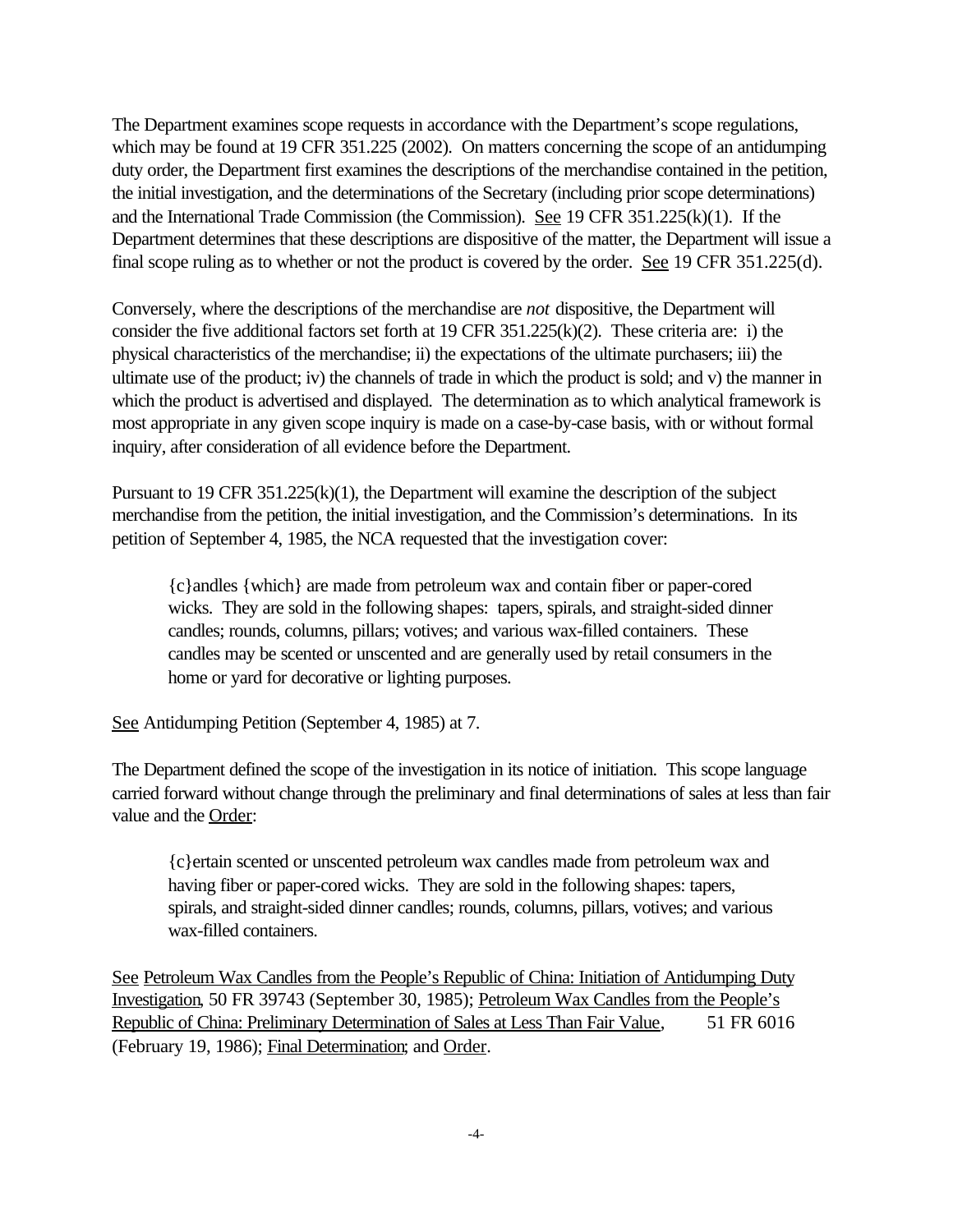The Commission adopted a similar definition of the "like product" subject to its determinations, noting that the investigations did not include "birthday, birthday numeral and figurine type candles." See Determinations of the Commission (Final), USITC Publication 1888,

August 1986, at 4, note 5, and A-2 (Commission Determination). The Commission stated that "we determine that the domestic like product shall consist only of petroleum wax candles." See Commission Determination, at 9. In its discussion of like product, the Commission also stated:

Petroleum wax candles are those composed of over 50 percent petroleum wax, and may contain other waxes in varying amounts, depending on the size and shape of the candle, to enhance the melt-point, viscosity, and burning power.

## See Commission Determination, at 4-5.

Documents and parts thereof from the underlying investigation deemed relevant by the Department to this scope ruling were made part of the record of this determination and are referenced herein. Documents that were not presented to the Department, or placed by it on the record, do not constitute part of the administrative record for this scope determination.

The Department clarified the scope of the Order in relation to certain novelty candles. See Russ Berrie Ruling at 1194. In 1987, the Department issued a notice to the United States Customs Service (since renamed CBP) in connection with a scope ruling which provides:

The Department of Commerce has determined that certain novelty candles, such as Christmas novelty candles, are not within the scope of the antidumping duty order on petroleum-wax candles from the People's Republic of China (PRC). Christmas novelty candles are candles specially designed for use only in connection with the Christmas holiday season. This use is clearly indicated by Christmas scenes and symbols depicted in the candle design. Other novelty candles not within the scope of the order include candles having scenes or symbols of other occasions (e.g., religious holidays or special events) depicted in their designs, figurine candles, and candles shaped in the form of identifiable objects (e.g., animals or numerals).

# See Customs Notice.

In November 2001, the Department changed its interpretation of the scope of the Order. See Final Scope Ruling – Antidumping Duty Order on Petroleum Wax Candles From the People's Republic of China (A-570-504); J.C. Penney (November 9, 2001) (J.C. Penney Ruling). In this ruling, the Department reviewed the text of the scope of the Order, beginning with the text of the first sentence of the scope which covers "{c}ertain scented or unscented petroleum wax candles made from petroleum wax and having fiber or paper-cored wicks." See Order. The text following this broad, inclusive sentence provides a list of shapes; this list is not modified by any express words of exclusivity. The result of our prior practice of not including within the scope of the Order candles of a shape other than those specifically listed in the Order was inconsistent with the fact that the candles were "scented or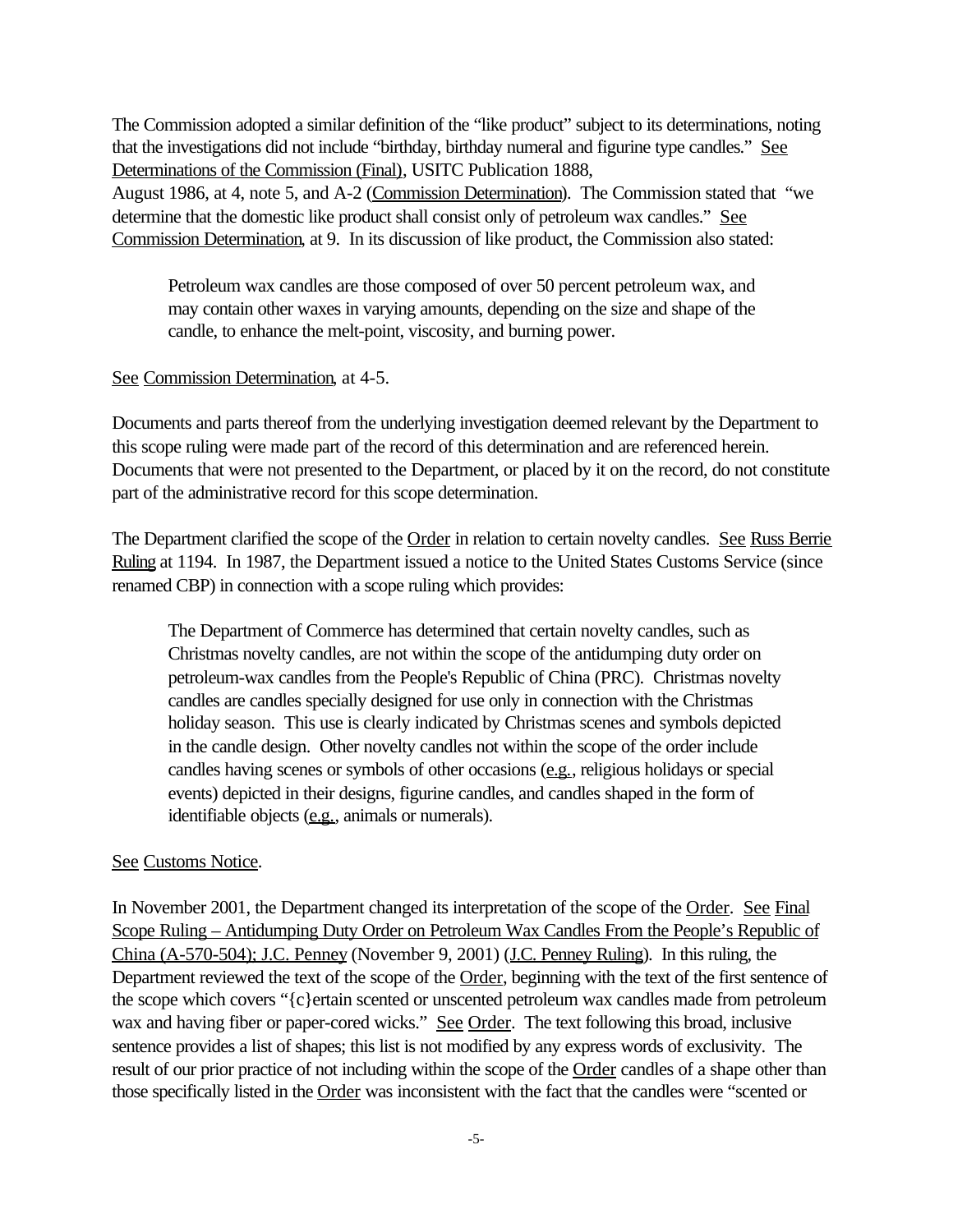unscented petroleum wax candles made from petroleum wax and having fiber or paper-cored wicks."<sup>3</sup> In the J.C. Penney Ruling, the Department revised this practice because the former practice had the effect of narrowing the broad coverage of the first sentence of the Order's scope. The list of shapes in the second sentence of the Order's scope does not provide a textual basis for such a narrowing of the coverage of the first sentence of the Order's scope.

This approach of evaluating candles in light of the entire text of the Order's scope is in keeping with Duferco Steel, noting that a better approach in scope rulings is to avoid subjective issues of intent and, instead, look to the petition's language to determine whether the class or kind of merchandise at issue was expressly included. See Duferco Steel, Inc. v. United States, 146 F. Supp. 2d 913 (CIT 2001) (Duferco Steel).

Although the specific scope decision in Duferco Steel has been overturned by the United States Court of Appeals of the Federal Circuit (CAFC) in Duferco Steel, Inc. v. United States, 296 F.3d 1087 (Fed. Cir. 2002) (Duferco Steel II), the CAFC's ruling does not undermine the Department's scope determination in the <u>J.C. Penney Ruling</u>. The plain language of the scope of the Order clearly states "{c}ertain scented or unscented petroleum wax candles made from petroleum wax and having fiber or paper-cored wicks . . . sold in the following shapes: tapers, spirals, and straightsided dinner candles; rounds, columns, pillars, votives; and various wax-filled containers" are included within the scope of the Order. Thus, the Order offers a descriptive list of the shapes of candles included within the Order, but, as the courts have recognized, there is no requirement that every single product covered must be identified in the scope. More specifically, the CAFC has stated that "the petitions that led to the issuance of the order did not need to specifically identify the {product} in order to cover {it}; our precedent, to say nothing of the regulations, makes clear that neither a petition nor an antidumping or countervailing duty order requires that level of specificity."<sup>4</sup> The CAFC further stated "{a}s a matter of law, a petition need not list the entire universe of products . . . in order {for the petition of to cover those products.<sup>55</sup> Thus, as applied to this Order, there is no requirement, nor is it

<sup>4</sup> Novosteel SA v. United States, 284 F.3d 1261, 1264 (Fed. Cir. 2002).

 $^5$  <u>Id.</u>

<sup>3</sup> See, e.g., Final Scope Ruling - Antidumping Duty Order on Petroleum Wax Candles From the People's Republic of China (A-570-504); Endar Corp. (January 11, 2000) (Endar) (The Department determines that a "dragonfly" candle, in the shape of a rough-hewn stone with a dragonfly carved on top, should not be included within the scope because it is of a shape not specifically listed by the language of the scope), and Final Scope Ruling – Antidumping Duty Order on Petroleum Wax Candles From the People's Republic of China (A-570-504); American Drug Stores, Inc. (March 16, 1998) (The Department determined that a sphere or ball-shaped candle should not be included within the scope because it is a shape not specifically listed by the language of the scope).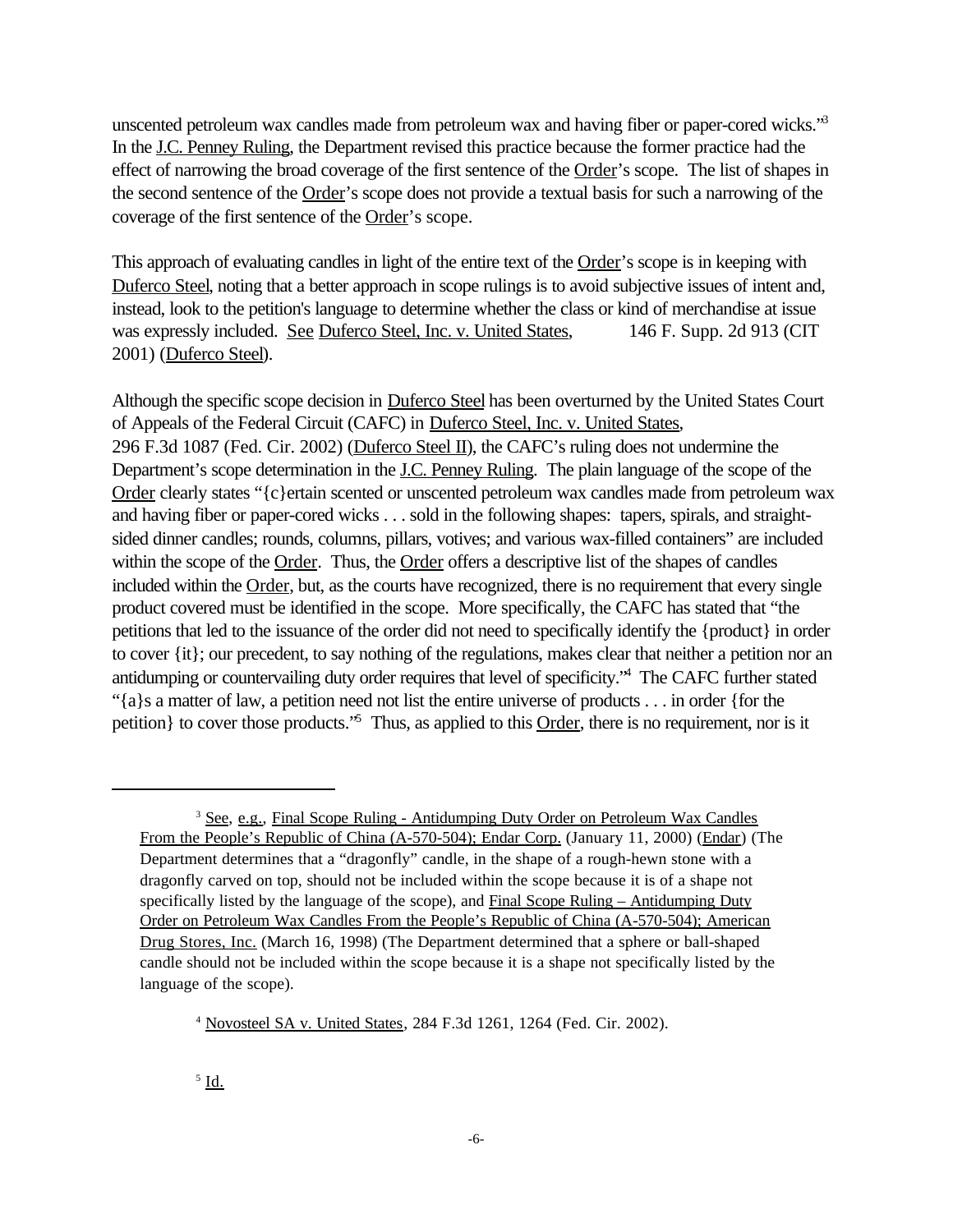possible, for all the shapes of candles to be listed.<sup>6</sup> In fact, if the list were exhaustive, there would have been no need for the Department to render a decision on novelty candles or any other candle that was not explicitly listed as a shape in the scope of the Order. However, the Department did issue the novelty candle exception, which offered a narrowly construed exception and left all other petroleum wax candles from the PRC covered by the Order.

When determining whether a particular novelty candle is within the scope of the Order, the Department will first determine whether the candle is made of petroleum wax. If the candle is made of petroleum wax, the Department will look to see whether the shape of the candle falls within those shapes listed in the second sentence of the scope as defined in the Order, *i.e.*, "tapers, spirals, and straight-sided dinner candles; rounds, columns, pillars, votives; and various wax-filled containers." If the Department determines that a candle is one of these shapes, it is within the scope of the Order.

However, if the Department finds that a candle's shape is not among the shapes listed in the second sentence of the scope as defined in the Order, i.e., taper, spiral, straight-sided dinner candle, round, column, pillar, votive, and various wax-filled containers, then the candle will be evaluated to determine whether it is a novelty candle. For a candle to qualify for this exception, the characteristic which is claimed to render it a novelty candle (i.e., the shape of an identifiable object or a holiday-specific design), should be easily recognizable in order for the candle to merit not being included within the scope of the Order. Specifically, among other determining factors, the Department will examine whether the characteristic is identifiable from most angles and whether or not it is minimally decorative, e.g., small and/or singularly placed on the candle. If the identifiable object or holiday-specific design is not identifiable from most angles, or if the design or characteristic is minimally decorative, the Department may determine that the candle should be included within the scope of the Order. See Final Scope Ruling – Antidumping Duty Order on Petroleum Wax Candles From the People's Republic of China (A-570-504); J.C. Penney Purchasing Corp. (May 21, 2001); Final Scope Ruling – Antidumping Duty Order on Petroleum Wax Candles From the People's Republic of China (A-570- 504); San Francisco Candle Co. (Feb. 12, 2001) (SFCC Ruling); San Francisco Candle Company, Inc. v. United States, 265 F. Supp. 2d 1374, 1379 (CIT 2003) (SFCC); and Endar. If the candle does not possess characteristics set out in the July 1987 novelty candle exception, and it is a scented or unscented petroleum wax candle made from petroleum wax and having a fiber or paper-cored wick, the Department will determine that the candle is within the scope of the Order.

<sup>6</sup> See Petroleum Wax Candles from China, USITC Pub. No. 3226 Investigation No. 731- TA-282 (Review) (August 1999) (USITC Pub. No. 3226), at 18 ("Candles come in a wide variety of shapes and sizes. Major U.S. candle manufacturers reportedly will offer 1,000 to 2,000 varieties of candles in their product lines").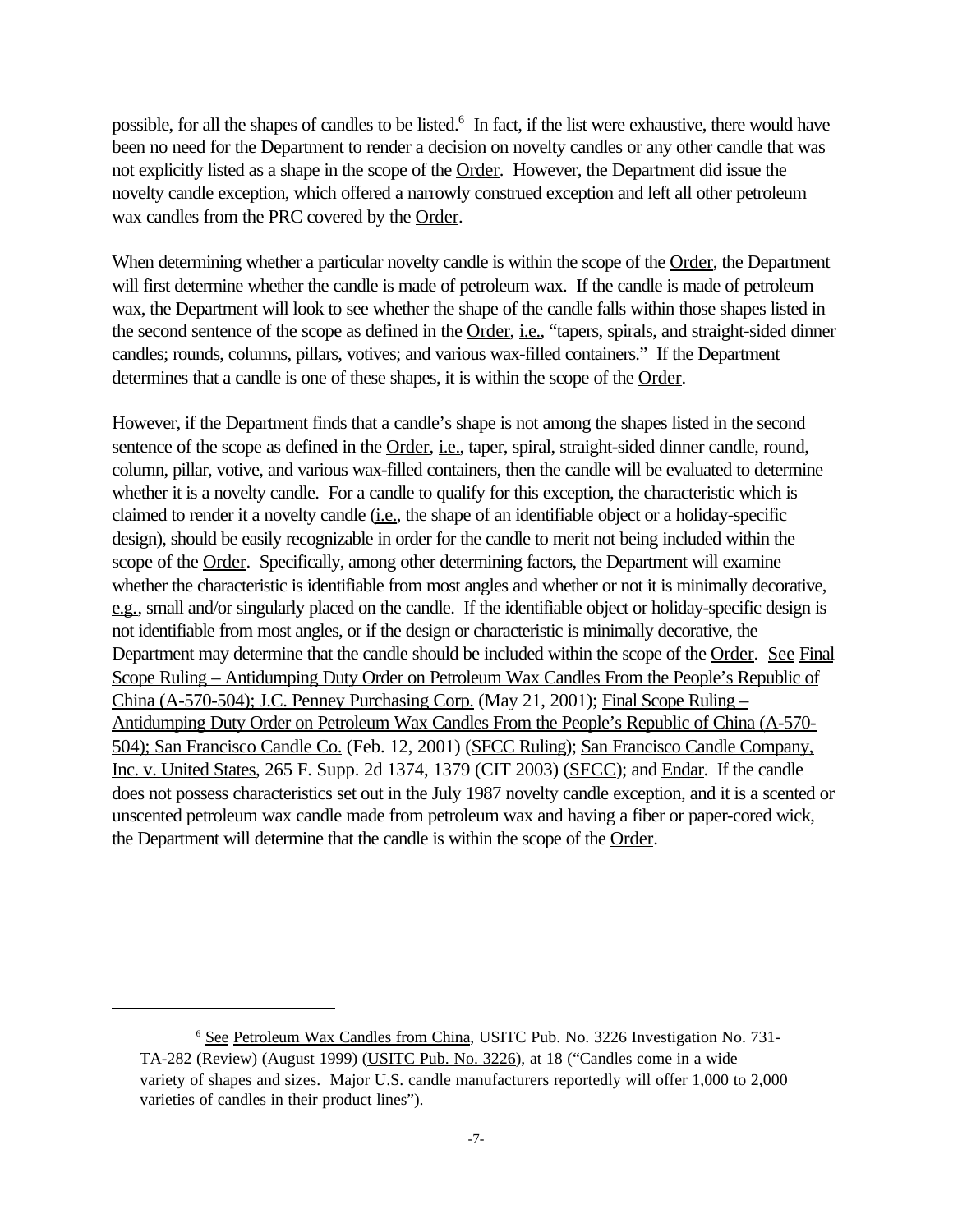### **Analysis of Pacific Enterprise's Candles**

With respect to the involved scope request, the Department finds that, for the reasons outlined below, "Chubby Palm One," "Chubby Palm Two" and "Chubby Palm Three" in Pacific Enterprise's request are not included within the scope of the Order, because these candles are easily recognizable as identifiable objects, namely palm trees.

Pacific Enterprise describes its "Chubby Palm Candles" as three-dimensional representations of palm trees, regardless of the angle at which they are viewed. "Chubby Palm One" (item number 02742) is 6.5 inches tall, "Chubby Palm Two" (item number 02717) is 7.5 inches tall and "Chubby Palm Three" (item number 02700) is 9.0 inches tall.

We agree with Pacific Enterprise that all three "Chubby Palm Candles" are not included within the scope of the order on petroleum wax candles from the PRC because these candles are identifiable objects. Pursuant to the Department's change in practice stated in J.C. Penney Scope Ruling, if a candle is not in a shape specifically listed in the Order's scope, it will not automatically be excluded from the scope of the Order. See J.C. Penney Scope Ruling. Instead, the Department will normally evaluate whether the candle is a scented or unscented petroleum wax candle made from petroleum wax and having a fiber or paper-cored wick and whether it has an identifiable shape from multiple angles pursuant to the ITC ruling in San Francisco Candle Co v. United States. (265 F.Supp. 2d., at 1274). The "Chubby Palm Candles" (items 02717, 02724 and 02700) are petroleum wax candles with fiber core wicks. Therefore, we must evaluate whether the characteristics of these candles bring it outside of the scope of the Order pursuant to the novelty candle exception detailed in the Customs Notice and our interpretation set forth in the J.C. Penney Scope Ruling.

Based on Pacific Enterprise's comments, we examined whether "Chubby Palm One," "Chubby Palm Two" and "Chubby Palm Three" are in the shape of identifiable objects, namely, palm trees. We found that they are all shaped as palm trees and are identifiable as such from multiple angles for several reasons. First, the tree trunks rise from the base, which makes both the trunk and the palm branches visible from the top and all sides of the candles. Second, the colors of the tree trunk, which is brown, and the leaves, which are a darkish green color, give these candles the appearance of palm trees. Third, there are etchings on both the tree trunk and the leaves, which gives the candles the appearance of real palm trees. The branches also protrude far enough that they are visible when the tree is viewed from the underside. Given that the "Chubby Palm Candles" are identifiable from multiple angles, these candles, with item numbers 02717, 02724 and 02700, fall within the novelty candle exception, and therefore are not included within the scope of the Order.